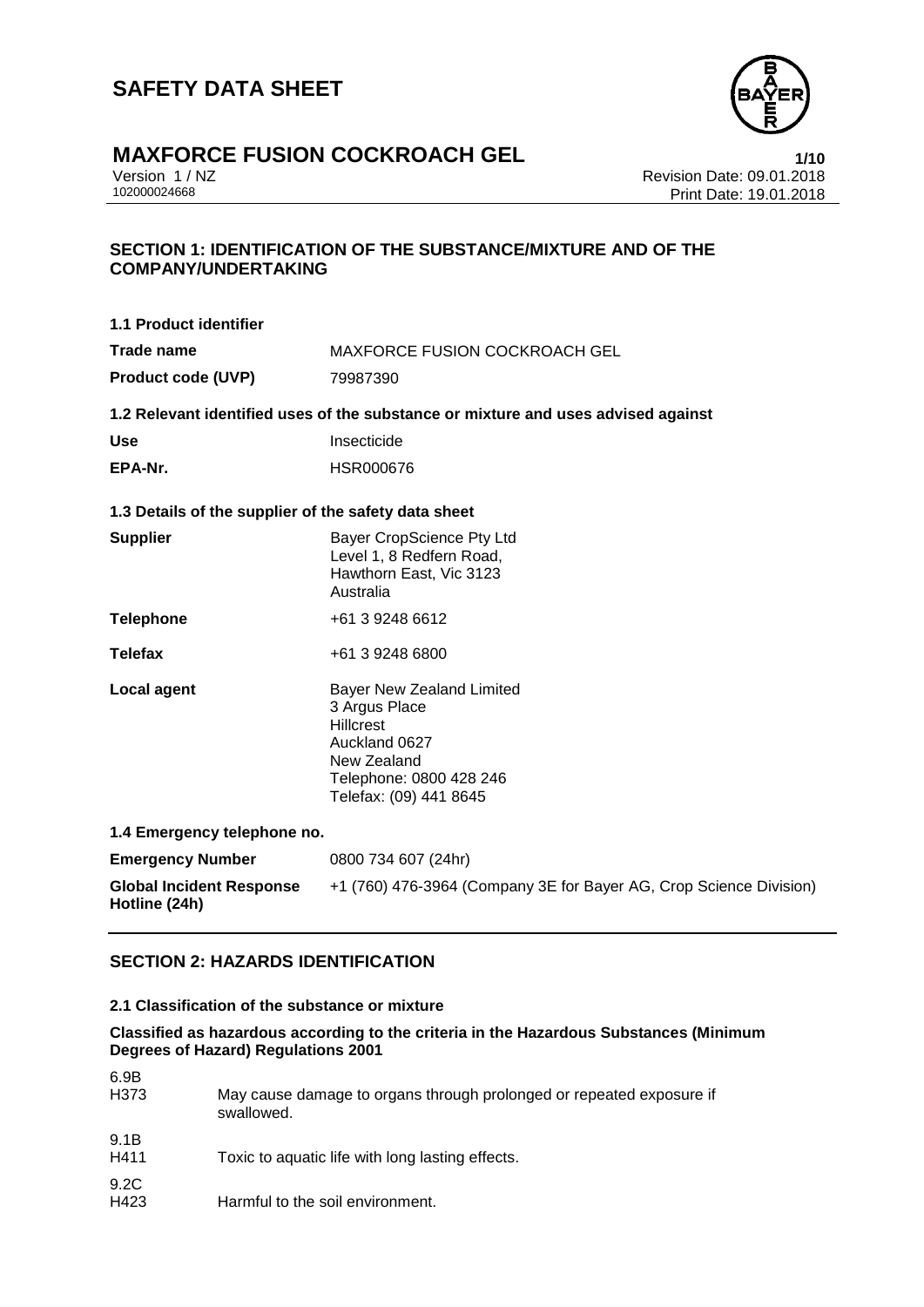

# **MAXFORCE FUSION COCKROACH GEL**<br>
Version 1/NZ<br>
Revision Date: 09.01.2018

Version 1 / NZ Revision Date: 09.01.2018 Print Date: 19.01.2018

# 9.4A<br>H441

Very toxic to terrestrial invertebrates.

#### **2.2 Label elements**

### **Labelling in accordance with Hazardous Substances Identification Regulations 2001**

Hazard label for supply/use required.



**Signal word:** Warning

#### **Hazard statements**

| H373 | May cause damage to organs through prolonged or repeated exposure if swallowed. |
|------|---------------------------------------------------------------------------------|
|      |                                                                                 |
| H411 | Toxic to aquatic life with long lasting effects.                                |
| H423 | Harmful to the soil environment.                                                |
|      |                                                                                 |
| H441 | Very toxic to terrestrial invertebrates.                                        |
|      |                                                                                 |

#### **Precautionary statements**

| P273             | Avoid release to the environment.                                  |
|------------------|--------------------------------------------------------------------|
| P314             | Get medical advice/ attention if you feel unwell.                  |
| P391             | Collect spillage.                                                  |
| P <sub>501</sub> | Dispose of contents/container in accordance with local regulation. |

### **2.3 Other hazards**

No other hazards known.

# **SECTION 3: COMPOSITION/INFORMATION ON INGREDIENTS**

#### **3.2 Mixtures**

#### **Chemical nature**

Bait (ready for use) (RB) Imidacloprid 2,15 %

#### **Hazardous components**

| <b>Name</b>                  | CAS-No.       | <b>Conc.</b> [%] |
|------------------------------|---------------|------------------|
| Imidacloprid                 | 138261-41-3   | 2.15             |
| Glycerine                    | $56 - 81 - 5$ | > 1.0            |
| 1,2-Benzisothiazol-3(2H)-one | 2634-33-5     | $> 0.005 - 0.05$ |

## **Further information**

|  | Imidacloprid | ) C<br>. .<br>- 1<br>$-4$<br>.1117 | 100<br>10<br>(chronic)<br>M-<br>. ⊦actor <sup>.</sup><br>(acute) |
|--|--------------|------------------------------------|------------------------------------------------------------------|
|--|--------------|------------------------------------|------------------------------------------------------------------|

## **SECTION 4: FIRST AID MEASURES**

**4.1 Description of first aid measures**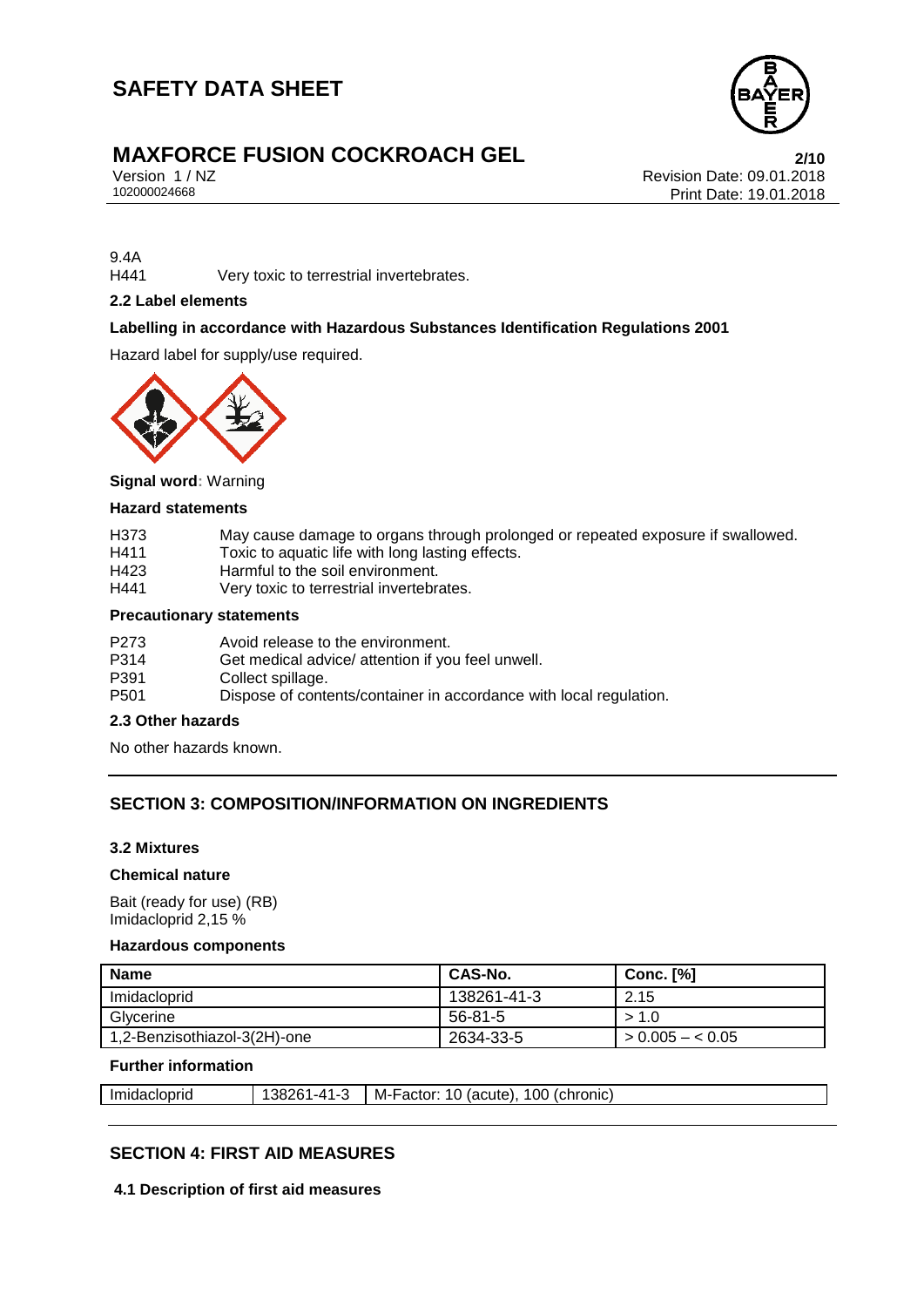# **MAXFORCE FUSION COCKROACH GEL**  $\frac{3}{10}$

| Version 1 / NZ |  |  |
|----------------|--|--|
| 102000024668   |  |  |



Revision Date: 09.01.2018 Print Date: 19.01.2018

| <b>General advice</b>                                                          | Move out of dangerous area. Place and transport victim in stable<br>position (lying sideways). Remove contaminated clothing immediately<br>and dispose of safely.                                                                                     |  |  |
|--------------------------------------------------------------------------------|-------------------------------------------------------------------------------------------------------------------------------------------------------------------------------------------------------------------------------------------------------|--|--|
| <b>Skin contact</b>                                                            | Wash off thoroughly with plenty of soap and water, if available with<br>polyethyleneglycol 400, subsequently rinse with water. If symptoms<br>persist, call a physician.                                                                              |  |  |
| Eye contact                                                                    | Rinse immediately with plenty of water, also under the eyelids, for at<br>least 15 minutes. Remove contact lenses, if present, after the first 5<br>minutes, then continue rinsing eye. Get medical attention if irritation<br>develops and persists. |  |  |
| Ingestion                                                                      | Rinse mouth. Do NOT induce vomiting. Call a physician or poison<br>control center immediately.                                                                                                                                                        |  |  |
| 4.2 Most important symptoms and effects, both acute and delayed                |                                                                                                                                                                                                                                                       |  |  |
| <b>Symptoms</b>                                                                | If large amounts are ingested, the following symptoms may occur:,<br>Nausea, Abdominal pain, Dizziness                                                                                                                                                |  |  |
| 4.3 Indication of any immediate medical attention and special treatment needed |                                                                                                                                                                                                                                                       |  |  |

**Treatment** Treat symptomatically. Monitor: respiratory and cardiac functions. In case of ingestion gastric lavage should be considered in cases of significant ingestions only within the first 2 hours. However, the application of activated charcoal and sodium sulphate is always advisable. There is no specific antidote.

Contact the National Poisons and Hazardous Chemicals Information center in Dunedin, PO Box 913, Dunedin. Phone 0800 POISON (0800 764 766).

## **SECTION 5: FIREFIGHTING MEASURES**

| Water spray, Carbon dioxide (CO2), Foam, Sand                                                                                 |  |  |  |
|-------------------------------------------------------------------------------------------------------------------------------|--|--|--|
| Dangerous gases are evolved in the event of a fire.                                                                           |  |  |  |
|                                                                                                                               |  |  |  |
| In the event of fire and/or explosion do not breathe fumes. In the event<br>of fire, wear self-contained breathing apparatus. |  |  |  |
| Contain the spread of the fire-fighting media. Do not allow run-off from<br>fire fighting to enter drains or water courses.   |  |  |  |
|                                                                                                                               |  |  |  |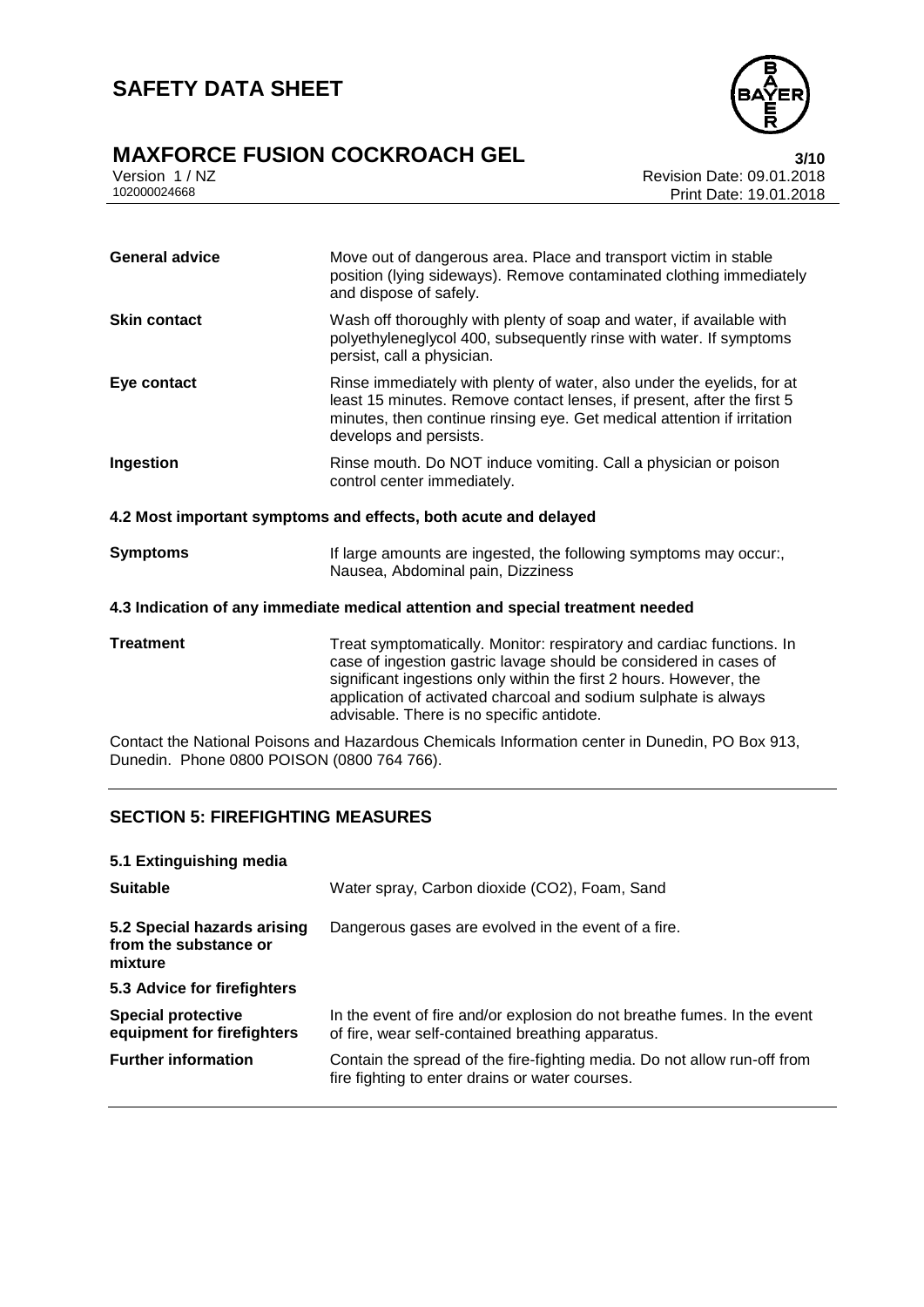

# **MAXFORCE FUSION COCKROACH GEL**<br>
Version 1/NZ<br>
Revision Date: 09.01.2018

Version 1 / NZ Revision Date: 09.01.2018 Print Date: 19.01.2018

# **SECTION 6: ACCIDENTAL RELEASE MEASURES**

|                                                           | 6.1 Personal precautions, protective equipment and emergency procedures                                                                                                                                                                                                                                                                                                                                                                                  |
|-----------------------------------------------------------|----------------------------------------------------------------------------------------------------------------------------------------------------------------------------------------------------------------------------------------------------------------------------------------------------------------------------------------------------------------------------------------------------------------------------------------------------------|
| <b>Precautions</b>                                        | Avoid contact with spilled product or contaminated surfaces. Use<br>personal protective equipment.                                                                                                                                                                                                                                                                                                                                                       |
| <b>6.2 Environmental</b><br>precautions                   | Do not allow to get into surface water, drains and ground water.                                                                                                                                                                                                                                                                                                                                                                                         |
| 6.3 Methods and materials for containment and cleaning up |                                                                                                                                                                                                                                                                                                                                                                                                                                                          |
| Methods for cleaning up                                   | The nature of this product, when contained in commercial packs,<br>makes spillage unlikely. However, if significant amounts are spilled<br>nevertheless, the following advice is applicable. Soak up with inert<br>absorbent material (e.g. sand, silica gel, acid binder, universal binder,<br>sawdust). Clean contaminated floors and objects thoroughly,<br>observing environmental regulations. Keep in suitable, closed<br>containers for disposal. |
| 6.4 Reference to other<br>sections                        | Information regarding safe handling, see section 7.<br>Information regarding personal protective equipment, see section 8.<br>Information regarding waste disposal, see section 13.                                                                                                                                                                                                                                                                      |

## **SECTION 7: HANDLING AND STORAGE**

#### **7.1 Precautions for safe handling**

| Advice on safe handling                                 | No specific precautions required when handling unopened<br>packs/containers; follow relevant manual handling advice. Avoid contact<br>with skin, eyes and clothing.                                                                                                                                  |  |
|---------------------------------------------------------|------------------------------------------------------------------------------------------------------------------------------------------------------------------------------------------------------------------------------------------------------------------------------------------------------|--|
| Advice on protection<br>against fire and explosion      | No special precautions required.                                                                                                                                                                                                                                                                     |  |
| Hygiene measures                                        | Avoid contact with skin, eyes and clothing. Keep working clothes<br>separately. Wash hands before breaks and immediately after handling<br>the product. Remove soiled clothing immediately and clean thoroughly<br>before using again. Garments that cannot be cleaned must be<br>destroyed (burnt). |  |
|                                                         | 7.2 Conditions for safe storage, including any incompatibilities                                                                                                                                                                                                                                     |  |
| <b>Requirements for storage</b><br>areas and containers | Store in original container. Keep containers tightly closed in a dry, cool<br>and well-ventilated place. Store in a place accessible by authorized<br>persons only. Keep away from direct sunlight.                                                                                                  |  |
| Advice on common storage                                | Keep away from food, drink and animal feedingstuffs.                                                                                                                                                                                                                                                 |  |
| <b>Suitable materials</b>                               | HDPE (high density polyethylene)<br>Polypropylene                                                                                                                                                                                                                                                    |  |
| 7.3 Specific end use(s)                                 | Refer to the label and/or leaflet.                                                                                                                                                                                                                                                                   |  |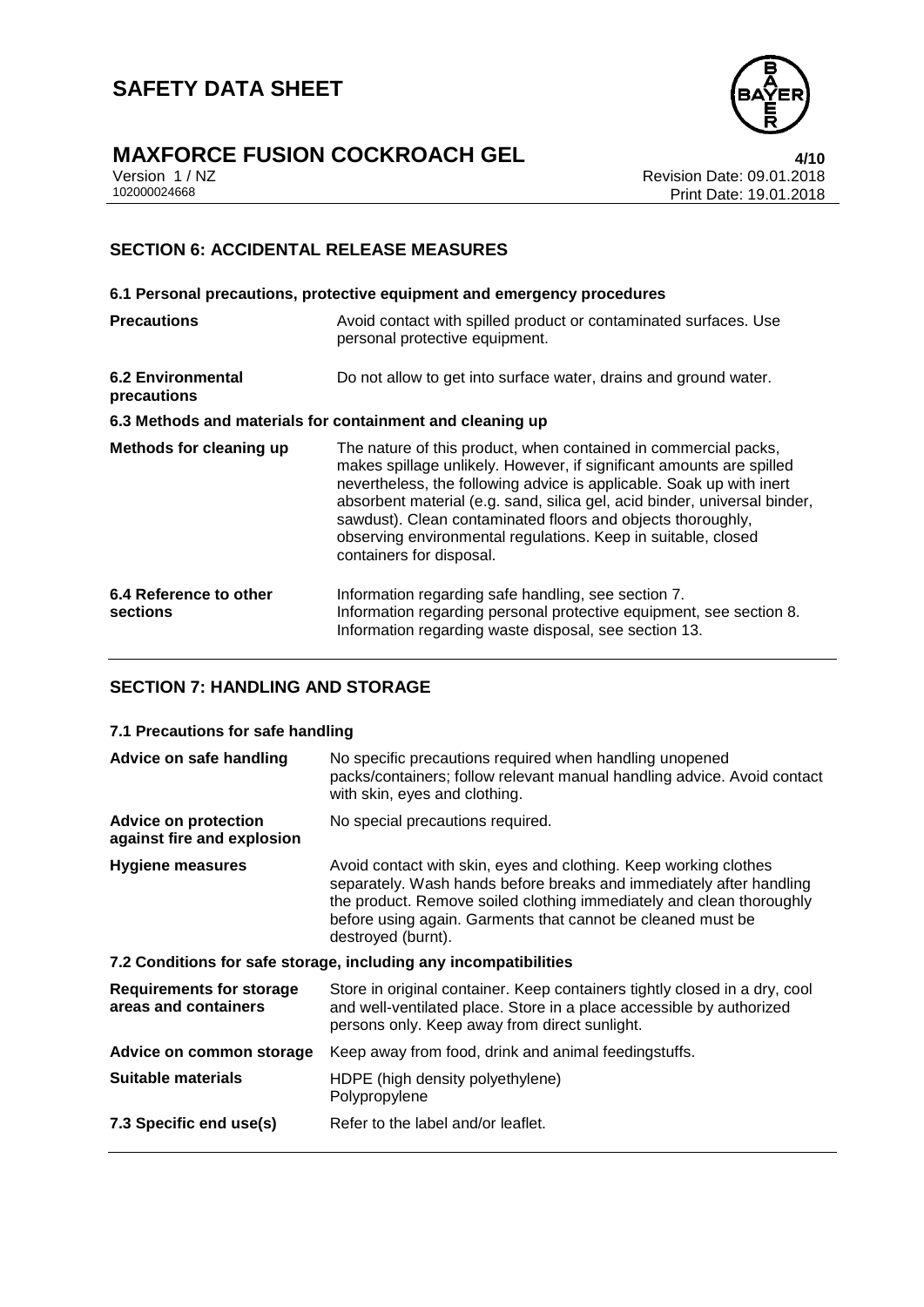

# **MAXFORCE FUSION COCKROACH GEL**<br>Version 1/NZ<br>Revision Date: 09.01.2018

Version 1 / NZ Revision Date: 09.01.2018 Print Date: 19.01.2018

# **SECTION 8: EXPOSURE CONTROLS/PERSONAL PROTECTION**

#### **8.1 Control parameters**

| <b>Components</b> | CAS-No.     | <b>Control parameters</b> | <b>Update</b> | <b>Basis</b> |
|-------------------|-------------|---------------------------|---------------|--------------|
| Imidacloprid      | 138261-41-3 | $0.7$ mg/m $3$            |               | OES BCS*     |
|                   |             | 'TWA)                     |               |              |
| Glycerine         | $56-81-5$   | $10 \text{ mg/m}$ 3       | 06 2016       | NZ OEL       |
|                   |             | (TWA)                     |               |              |
| (Mist.)           |             |                           |               |              |

\*OES BCS: Internal Bayer AG, Crop Science Division "Occupational Exposure Standard"

## **8.2 Exposure controls**

#### **Personal protective equipment**

In normal use and handling conditions please refer to the label and/or leaflet. In all other cases the following recommendations would apply.

| <b>Respiratory protection</b> | Respiratory protection is not required under anticipated<br>circumstances of exposure.<br>instructions regarding wearing and maintenance.                                | Respiratory protection should only be used to control residual risk of<br>short duration activities, when all reasonably practicable steps have<br>been taken to reduce exposure at source e.g. containment and/or<br>local extract ventilation. Always follow respirator manufacturer's                                                                                                                                                                                                                                                                                           |
|-------------------------------|--------------------------------------------------------------------------------------------------------------------------------------------------------------------------|------------------------------------------------------------------------------------------------------------------------------------------------------------------------------------------------------------------------------------------------------------------------------------------------------------------------------------------------------------------------------------------------------------------------------------------------------------------------------------------------------------------------------------------------------------------------------------|
| <b>Hand protection</b>        | contact time.<br>drinking, smoking or using the toilet.<br>Material<br>Rate of permeability<br>Glove thickness<br><b>Directive</b>                                       | Please observe the instructions regarding permeability and<br>breakthrough time which are provided by the supplier of the gloves.<br>Also take into consideration the specific local conditions under which<br>the product is used, such as the danger of cuts, abrasion, and the<br>Wash gloves when contaminated. Dispose of when contaminated<br>inside, when perforated or when contamination on the outside cannot<br>be removed. Wash hands frequently and always before eating,<br>Nitrile rubber<br>> 480 min<br>$> 0.4$ mm<br>Protective gloves complying with EN<br>374. |
| Eye protection                |                                                                                                                                                                          | Wear goggles (conforming to EN166, Field of Use $=$ 5 or equivalent).                                                                                                                                                                                                                                                                                                                                                                                                                                                                                                              |
| Skin and body protection      | Wear standard coveralls and Category 3 Type 6 suit.<br>type suit.<br>should be professionally laundered frequently.<br>remove and dispose of as advised by manufacturer. | If there is a risk of significant exposure, consider a higher protective<br>Wear two layers of clothing wherever possible. Polyester/cotton or<br>cotton overalls should be worn under chemical protection suit and<br>If chemical protection suit is splashed, sprayed or significantly<br>contaminated, decontaminate as far as possible, then carefully                                                                                                                                                                                                                         |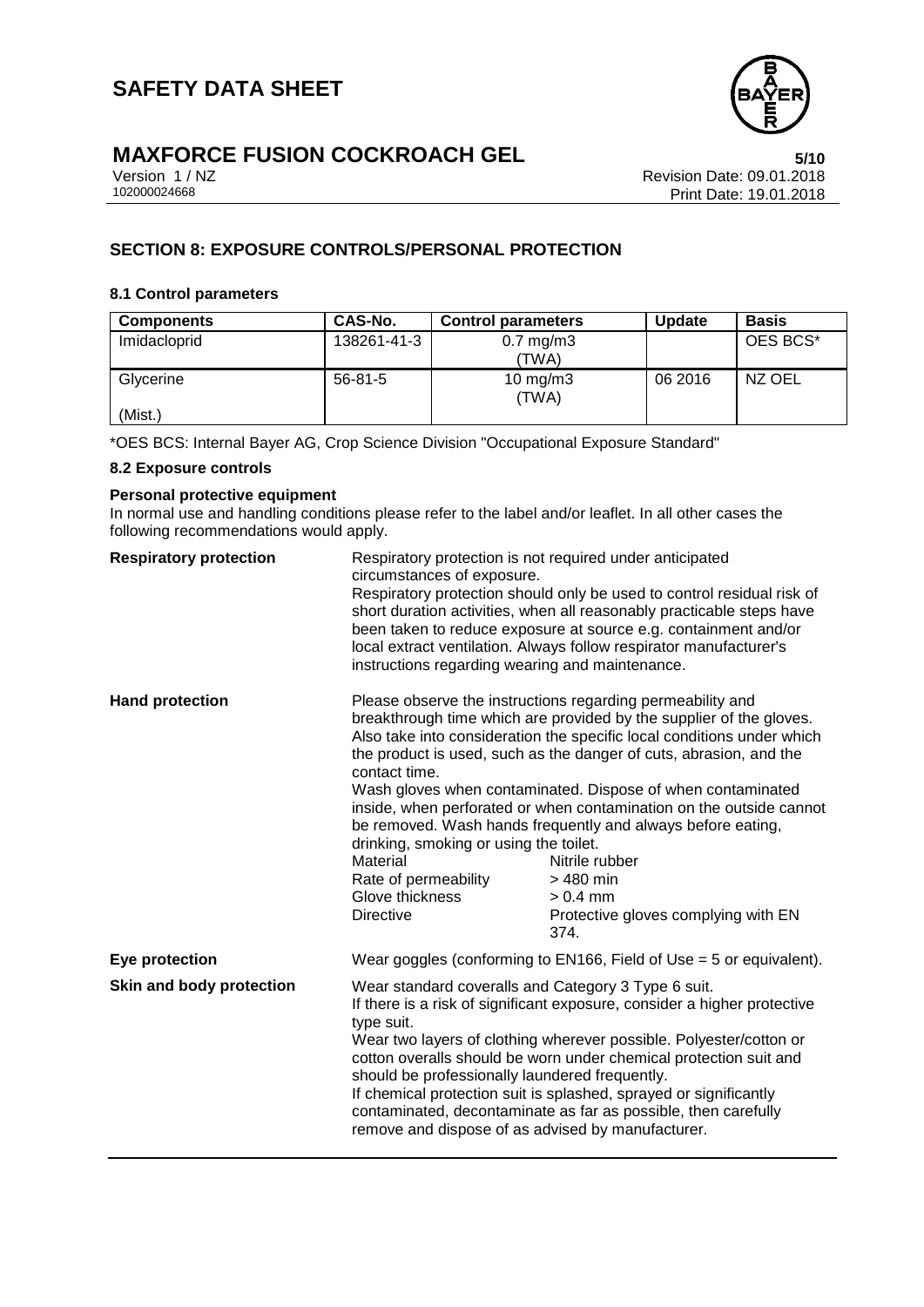

# **MAXFORCE FUSION COCKROACH GEL**<br>
Version 1/NZ<br>
Revision Date: 09.01.2018

Version 1 / NZ Revision Date: 09.01.2018 Print Date: 19.01.2018

## **SECTION 9: PHYSICAL AND CHEMICAL PROPERTIES**

#### **9.1 Information on basic physical and chemical properties**

| <b>Form</b>                                       | gel                                                          |
|---------------------------------------------------|--------------------------------------------------------------|
| <b>Colour</b>                                     | white to beige                                               |
| Odour                                             | weak, characteristic                                         |
| рH                                                | 4.4 - 5.0 at 1 % (23 °C) (CIPAC D water (342ppm))            |
| Flammability (solid, gas)                         | The product is not highly flammable.                         |
| <b>Auto-ignition temperature</b>                  | > 381 °C                                                     |
| <b>Density</b>                                    | ca. 1.21 g/cm <sup>3</sup> at 20 °C                          |
| <b>Water solubility</b>                           | dispersible                                                  |
| <b>Partition coefficient: n-</b><br>octanol/water | Imidacloprid: log Pow: 0.57                                  |
| <b>Impact sensitivity</b>                         | Not impact sensitive.                                        |
| <b>Explosivity</b>                                | Not explosive<br>92/69/EEC, A.14 / OECD 113                  |
| 9.2 Other information                             | Further safety related physical-chemical data are not known. |

# **SECTION 10: STABILITY AND REACTIVITY**

| <b>10.1 Reactivity</b>                          |                                                                                         |
|-------------------------------------------------|-----------------------------------------------------------------------------------------|
| <b>Thermal decomposition</b>                    | Stable under normal conditions.                                                         |
| <b>10.2 Chemical stability</b>                  | Stable under recommended storage conditions.                                            |
| 10.3 Possibility of<br>hazardous reactions      | No hazardous reactions when stored and handled according to<br>prescribed instructions. |
| 10.4 Conditions to avoid                        | Extremes of temperature and direct sunlight.                                            |
| 10.5 Incompatible materials                     | Store only in the original container.                                                   |
| <b>10.6 Hazardous</b><br>decomposition products | No decomposition products expected under normal conditions of use.                      |

## **SECTION 11: TOXICOLOGICAL INFORMATION**

| 11.1 Information on toxicological effects |  |
|-------------------------------------------|--|
|-------------------------------------------|--|

| <b>Acute oral toxicity</b>       | LD50 (Rat) $> 5,000$ mg/kg                                                     |
|----------------------------------|--------------------------------------------------------------------------------|
| <b>Acute inhalation toxicity</b> |                                                                                |
|                                  | During intended and foreseen applications, no respirable aerosol is<br>formed. |
| <b>Acute dermal toxicity</b>     | $LD50$ (Rat) $> 5,000$ mg/kg                                                   |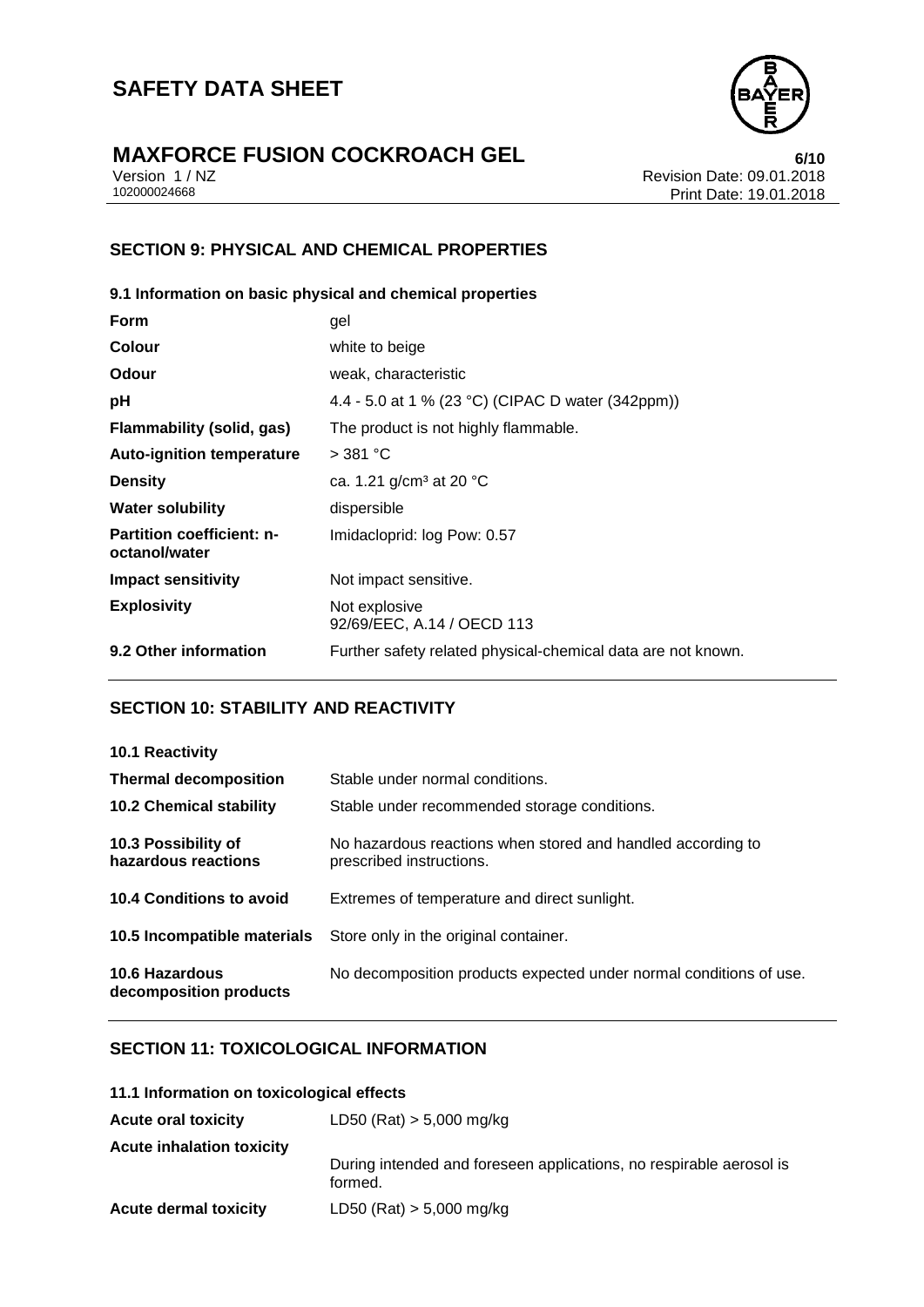



Version 1 / NZ Revision Date: 09.01.2018 Print Date: 19.01.2018

| <b>Skin irritation</b> | No skin irritation (Rabbit)                                                                                                                                  |
|------------------------|--------------------------------------------------------------------------------------------------------------------------------------------------------------|
| Eye irritation         | No eye irritation (Rabbit)                                                                                                                                   |
| Sensitisation          | Non-sensitizing. (Guinea pig)<br>OECD Test Guideline 406, Buehler test<br>Non-sensitizing. (Guinea pig)<br>OECD Test Guideline 406, Magnusson & Kligman test |

#### **Assessment STOT Specific target organ toxicity – repeated exposure**

Imidacloprid did not cause specific target organ toxicity in experimental animal studies.

#### **Assessment mutagenicity**

Imidacloprid was not mutagenic or genotoxic based on the overall weight of evidence in a battery of in vitro and in vivo tests.

#### **Assessment carcinogenicity**

Imidacloprid was not carcinogenic in lifetime feeding studies in rats and mice.

#### **Assessment toxicity to reproduction**

Imidacloprid caused reproduction toxicity in a two-generation study in rats only at dose levels also toxic to the parent animals. The reproduction toxicity seen with Imidacloprid is related to parental toxicity.

#### **Assessment developmental toxicity**

Imidacloprid caused developmental toxicity only at dose levels toxic to the dams. The developmental effects seen with Imidacloprid are related to maternal toxicity.

#### **Aspiration hazard**

Based on available data, the classification criteria are not met.

## **SECTION 12: ECOLOGICAL INFORMATION**

| <b>12.1 Toxicity</b>                                |                                                                                                                                                                  |
|-----------------------------------------------------|------------------------------------------------------------------------------------------------------------------------------------------------------------------|
| <b>Toxicity to fish</b>                             | LC50 (Oncorhynchus mykiss (rainbow trout)) 211 mg/l<br>Exposure time: 96 h<br>The value mentioned relates to the active ingredient imidacloprid.                 |
| <b>Toxicity to aquatic</b><br>invertebrates         | EC50 (Daphnia magna (Water flea)) 85 mg/l<br>Exposure time: 48 h<br>The value mentioned relates to the active ingredient imidacloprid.                           |
|                                                     | EC50 (Chironomus riparius (non-biting midge)) 0.0552 mg/l<br>Exposure time: 24 h<br>The value mentioned relates to the active ingredient imidacloprid.           |
| <b>Chronic toxicity to aquatic</b><br>invertebrates | EC10 (Chironomus riparius (non-biting midge)): 0.87 µg/l<br>Exposure time: 28 d<br>The value mentioned relates to the active ingredient imidacloprid.            |
| <b>Toxicity to aquatic plants</b>                   | IC50 (Desmodesmus subspicatus (green algae)) > 10 mg/l<br>Growth rate; Exposure time: 72 h<br>The value mentioned relates to the active ingredient imidacloprid. |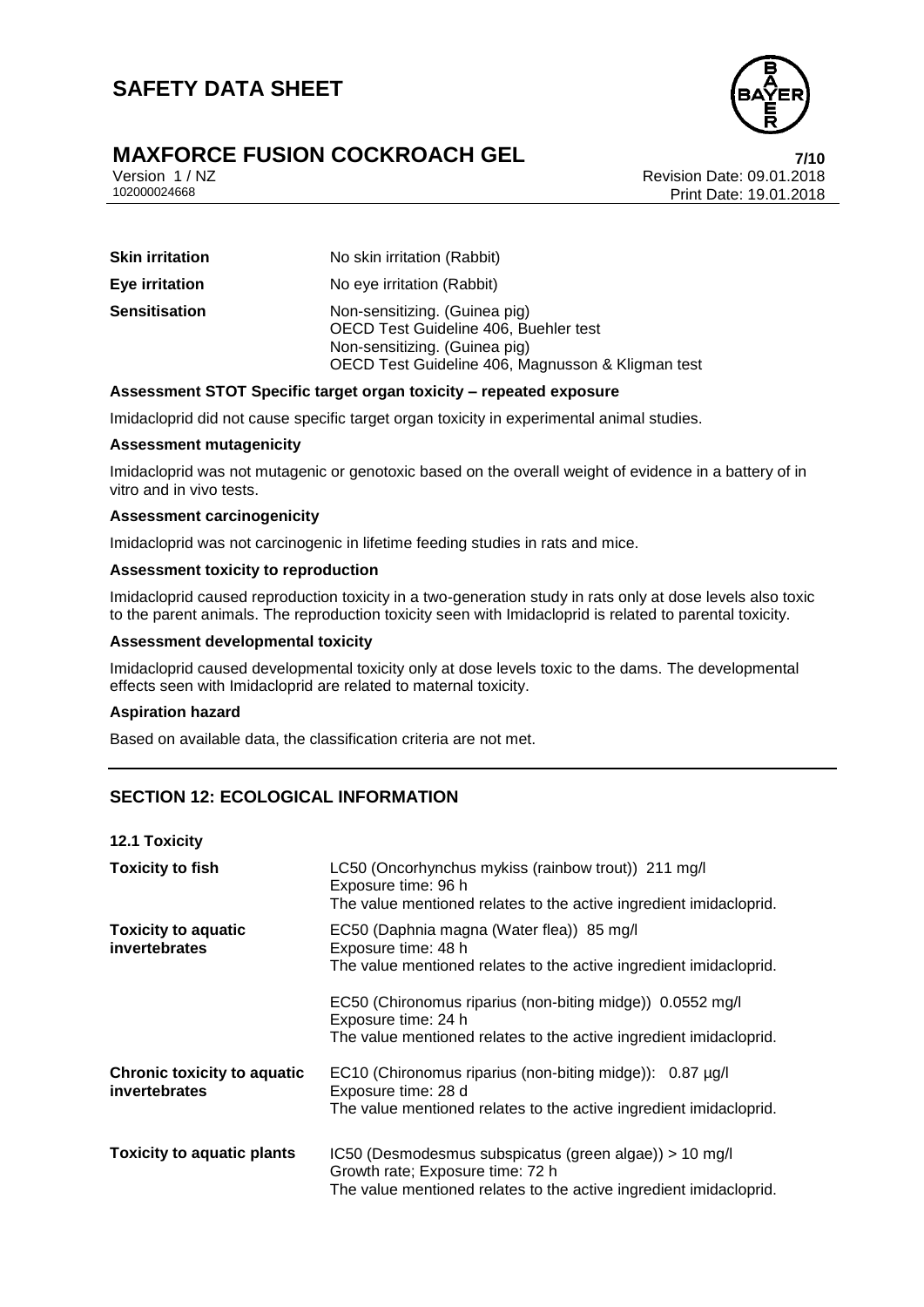



Version 1 / NZ Revision Date: 09.01.2018 Print Date: 19.01.2018

| 12.2 Persistence and degradability          |                                                                                                                                                                                                 |
|---------------------------------------------|-------------------------------------------------------------------------------------------------------------------------------------------------------------------------------------------------|
| <b>Biodegradability</b>                     | Imidacloprid:<br>Not rapidly biodegradable                                                                                                                                                      |
| Koc                                         | Imidacloprid: Koc: 225                                                                                                                                                                          |
| 12.3 Bioaccumulative potential              |                                                                                                                                                                                                 |
| <b>Bioaccumulation</b>                      | Imidacloprid:<br>Does not bioaccumulate.                                                                                                                                                        |
| 12.4 Mobility in soil                       |                                                                                                                                                                                                 |
| <b>Mobility in soil</b>                     | Imidacloprid: Moderately mobile in soils                                                                                                                                                        |
| 12.5 Results of PBT and vPvB assessment     |                                                                                                                                                                                                 |
| <b>PBT and vPvB assessment</b>              | Imidacloprid: This substance is not considered to be persistent,<br>bioaccumulative and toxic (PBT). This substance is not considered to be<br>very persistent and very bioaccumulative (vPvB). |
| 12.6 Other adverse effects                  |                                                                                                                                                                                                 |
| <b>Additional ecological</b><br>information | No other effects to be mentioned.                                                                                                                                                               |

## **SECTION 13: DISPOSAL CONSIDERATIONS**

#### **13.1 Waste treatment methods**

| <b>Product</b>                | Dispose of this product only by using according to the label, or at an<br>approved landfill or other approved facility.                                                                                                                                         |
|-------------------------------|-----------------------------------------------------------------------------------------------------------------------------------------------------------------------------------------------------------------------------------------------------------------|
| <b>Contaminated packaging</b> | Triple rinse containers. Recycle if possible. If allowed under local<br>authority, burn if circumstances, especially wind direction permit,<br>otherwise crush and bury in an approved local authority facility. Do not<br>use container for any other purpose. |

### **SECTION 14: TRANSPORT INFORMATION**

This transportation information is not intended to convey all specific regulatory information relating to this product. It does not address regulatory variations due to package size or special transportation requirements.

### **ADR/RID/ADN**

| 14.1 UN number<br>14.2 Proper shipping name                                                            | 3077<br>ENVIRONMENTALLY HAZARDOUS SUBSTANCE, SOLID,<br>N.O.S.<br>(IMIDACLOPRID MIXTURE) |
|--------------------------------------------------------------------------------------------------------|-----------------------------------------------------------------------------------------|
| 14.3 Transport hazard class(es)<br>14.4 Packing group<br>14.5 Environm. Hazardous Mark<br>Hazchem Code | 9<br>Ш<br>YES<br>2Z                                                                     |
| <b>IMDG</b><br>14.1 UN number                                                                          | 3077                                                                                    |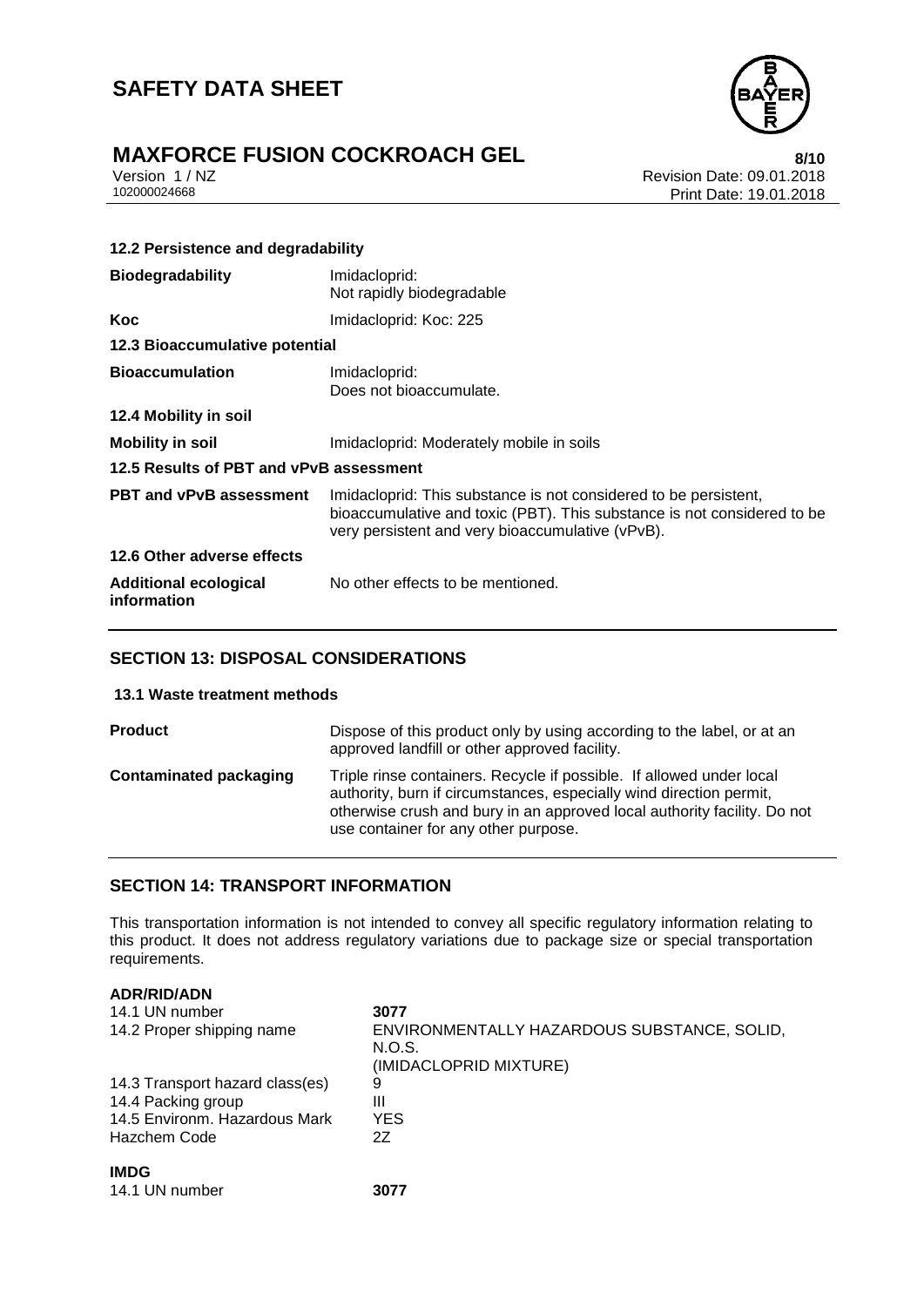



Version 1 / NZ Revision Date: 09.01.2018 Print Date: 19.01.2018

| 14.2 Proper shipping name       | ENVIRONMENTALLY HAZARDOUS SUBSTANCE, SOLID,<br>N.O.S.<br>(IMIDACLOPRID MIXTURE) |
|---------------------------------|---------------------------------------------------------------------------------|
| 14.3 Transport hazard class(es) | 9                                                                               |
| 14.4 Packing group              | Ш                                                                               |
| 14.5 Marine pollutant           | <b>YES</b>                                                                      |
| <b>IATA</b>                     |                                                                                 |
| 14.1 UN number                  | 3077                                                                            |
| 14.2 Proper shipping name       | ENVIRONMENTALLY HAZARDOUS SUBSTANCE, SOLID,<br>N.O.S.                           |
| 14.3 Transport hazard class(es) | (IMIDACLOPRID MIXTURE )<br>9                                                    |
| 14.4 Packing group              | Ш                                                                               |
| 14.5 Environm, Hazardous Mark   | <b>YES</b>                                                                      |

#### **14.6 Special precautions for user**

See sections 6 to 8 of this Safety Data Sheet.

**14.7 Transport in bulk according to Annex II of MARPOL and the IBC Code** No transport in bulk according to the IBC Code.

### **SECTION 15: REGULATORY INFORMATION**

**15.1 Safety, health and environmental regulations/legislation specific for the substance or mixture**

#### **Further information**

| HSNO approval-Nr.       | <b>HSR000676</b>                        |
|-------------------------|-----------------------------------------|
| <b>HSNO Controls</b>    | See www.epa.govt.nz                     |
| <b>ACVM Condition</b>   | See www.foodsafety.govt.nz              |
| Other product approvals | Approved Maintenance Compound Type D-28 |

## **SECTION 16: OTHER INFORMATION**

#### **Abbreviations and acronyms**

| <b>ADN</b>    | European Agreement concerning the International Carriage of Dangerous Goods by<br><b>Inland Waterways</b> |
|---------------|-----------------------------------------------------------------------------------------------------------|
| ADR.          | European Agreement concerning the International Carriage of Dangerous Goods by<br>Road                    |
| ATE.          | Acute toxicity estimate                                                                                   |
| CAS-Nr.       | <b>Chemical Abstracts Service number</b>                                                                  |
| Conc.         | Concentration                                                                                             |
| ECx           | Effective concentration to x %                                                                            |
| <b>EINECS</b> | European inventory of existing commercial substances                                                      |
| <b>ELINCS</b> | European list of notified chemical substances                                                             |
| EN.           | European Standard                                                                                         |
| EU            | European Union                                                                                            |
| IATA          | International Air Transport Association                                                                   |
| <b>IBC</b>    | International Code for the Construction and Equipment of Ships Carrying Dangerous                         |